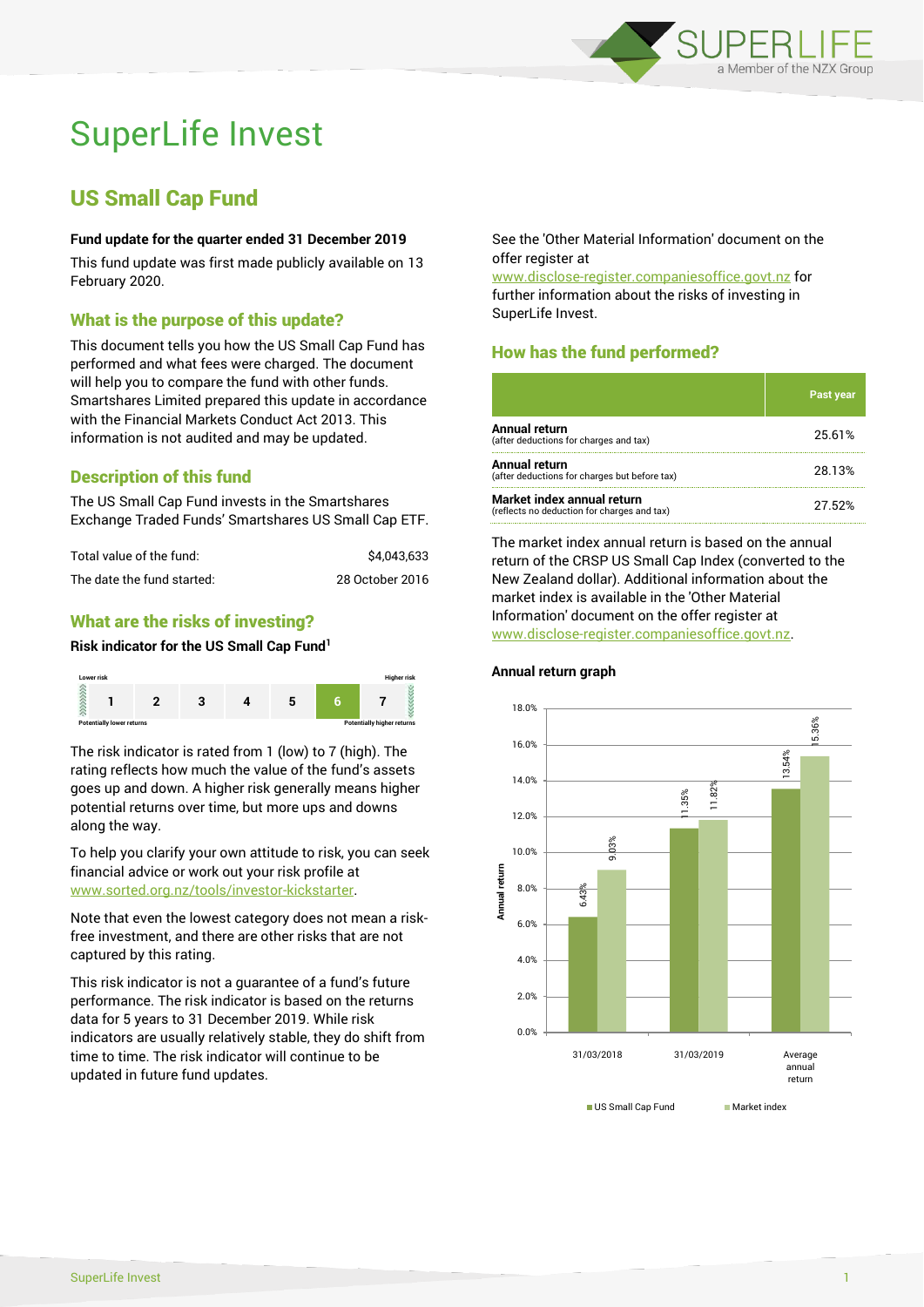

This shows the return after fund charges and tax for each year ending 31 March since the fund started. The last bar shows the average annual return since the fund started, up to 31 December 2019.

**Important:** This does not tell you how the fund will perform in the future.

Returns in this update are after tax at the highest prescribed investor rate (PIR) of tax for an individual New Zealand resident. Your tax may be lower.

#### What fees are investors charged?

Investors in the US Small Cap Fund are charged fund charges. In the year to 31 March 2019 these were:

|                                                       | % per annum of fund's<br>net asset value |  |
|-------------------------------------------------------|------------------------------------------|--|
| <b>Total fund charges</b>                             | በ 47%                                    |  |
| Which are made up of:                                 |                                          |  |
| <b>Total management and administration</b><br>charges | 0.47%                                    |  |
| Including:                                            |                                          |  |
| Manager's basic fee                                   | 0.39%                                    |  |
| Other management and<br>administration charges        | 0.08%                                    |  |
| Other charges                                         | Dollar amount per investor               |  |
| Administration fee                                    | \$12 per annum                           |  |

Investors may also be charged individual action fees for specific actions or decisions (for example, if an investor has a financial adviser and has agreed to pay a fee to the adviser for providing financial advice). See the Product Disclosure Statement for SuperLife Invest for more information about those fees.

Small differences in fees and charges can have a big impact on your investment over the long term.

GST is included in the fund charges set out above.

#### Example of how this applies to an investor

Jess had \$10,000 in the fund and did not make any further contributions. At the end of the year, Jess received a return after fund charges were deducted of \$2,561 (that is 25.61% of her initial \$10,000). Jess paid other charges of \$12. This gives Jess a total return after tax of \$2,549 for the year.

#### What does the fund invest in?

#### **Actual investment mix**

This shows the types of assets that the fund invests in.



#### **Target investment mix**

This shows the mix of assets that the fund generally intends to invest in.

| <b>Asset Category</b>        | <b>Target asset mix</b> |
|------------------------------|-------------------------|
| Cash and cash equivalents    | 1.00%                   |
| New Zealand fixed interest   |                         |
| International fixed interest |                         |
| Australasian equities        |                         |
| International equities       | 99.00%                  |
| Listed property              |                         |
| Unlisted property            |                         |
| Commodities                  |                         |
| Other                        |                         |